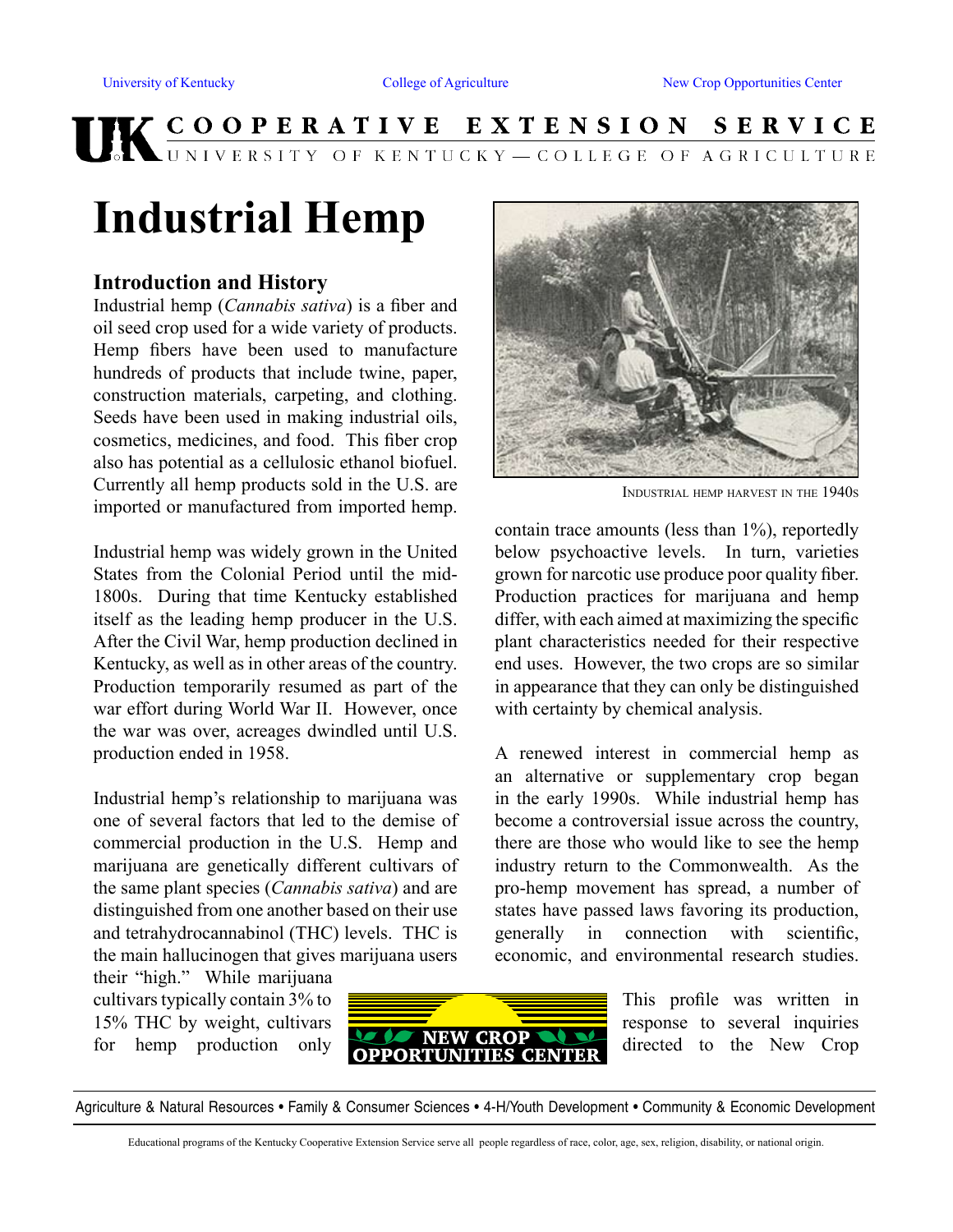Opportunities Center regarding hemp production in Kentucky. The following is a summary of the current status of industrial hemp at the national and state levels.

#### **Federal Laws**

The first federal law restricting hemp production was the Marihuana Tax Act of 1937. This measure placed all *Cannabis sativa* under federal regulation, requiring growers, importers, and processors of this crop to be registered and taxed. Industrial hemp production was further restricted when the Controlled Substance Act of 1970 categorized any product containing THC as a Schedule I drug, regardless of narcotic content level or use. As such, the cultivation of all *C. sativa*, including industrial hemp, is strictly regulated by the federal government. Hemp production now requires a permit from the Drug Enforcement Administration (DEA) in the Department of Justice. Permits are issued at the sole discretion of the DEA and require the applicant's adherence to strict security protocols.

A federal bill, The Industrial Hemp Farming Act of 2009 (HR 1866), was brought before Congress in April 2009. The bill proposes to amend the Controlled Substances Act to exclude industrial hemp varieties of *C. sativa* from the definition of marijuana. In addition, the licensing of hemp production would be placed into the hands of state governments and, thereby removed from federal regulation. The proposed law does not seek to change the illegal status of marijuana. The last reported action taken on HR 1866 was on May 26, 2009 when it was referred to the House Judiciary Subcommittee on Crime, Terrorism, and Homeland Security, and to the House Energy and Commerce Committee for consideration.

# **State Laws**

Kentucky state law echoes federal law by defining marijuana as "all parts of the plant *Cannabis* sp., whether growing or not; the seeds thereof; the resin extracted from any part of the plant; and every compound, manufacture, salt, derivative,

mixture, or preparation of the plant, its seeds or resin or any compound, mixture, or preparation which contains any quantity of these substances" (KRS 218A.010 paragraph 18). Industrial hemp is included in this definition, making it illegal to produce this crop in Kentucky for any purpose (KRS 218A.1423).

However, in 1994 in response to renewed interest in industrial hemp, then-Governor Brereton Jones established a special task force to investigate the potential of fiber crops in Kentucky. The Governor's Hemp and Related Fiber Crops Task Force mainly examined hemp, although kenaf and flax were also included in their study. Crop history, agronomic aspects of fiber crops, legal issues, and potential markets were examined. The Task Force concluded that the legal restrictions on hemp were a significant barrier to the research and development of a Kentucky hemp industry.

Subsequently, economic studies were conducted by the Center for Business and Research at the University of Kentucky (1998) and the University of Kentucky Department of Agricultural Economics (1997-2001).

A resolution (HJR 121) requesting the DEA alter its stand on industrial hemp and allow stateregulated industrial hemp production died in the Kentucky Senate in 2000. The same year, a bill relating to industrial hemp research (HB 855) was introduced to the Legislature, but the session ended with no action. However, a similar bill was proposed in 2001 (HB 100) and was passed into law in June 2001. This Act (KRS 260.850 to 260.869) created an industrial hemp research program to be administered by the KDA working in cooperation with a selected Kentucky university or universities. The Kentucky Industrial Hemp Commission was established to monitor the program and to make recommendations to the Governor. In addition, HB 100 states that Kentucky will adopt the federal rules and regulations regarding industrial hemp, including any changes that might occur in